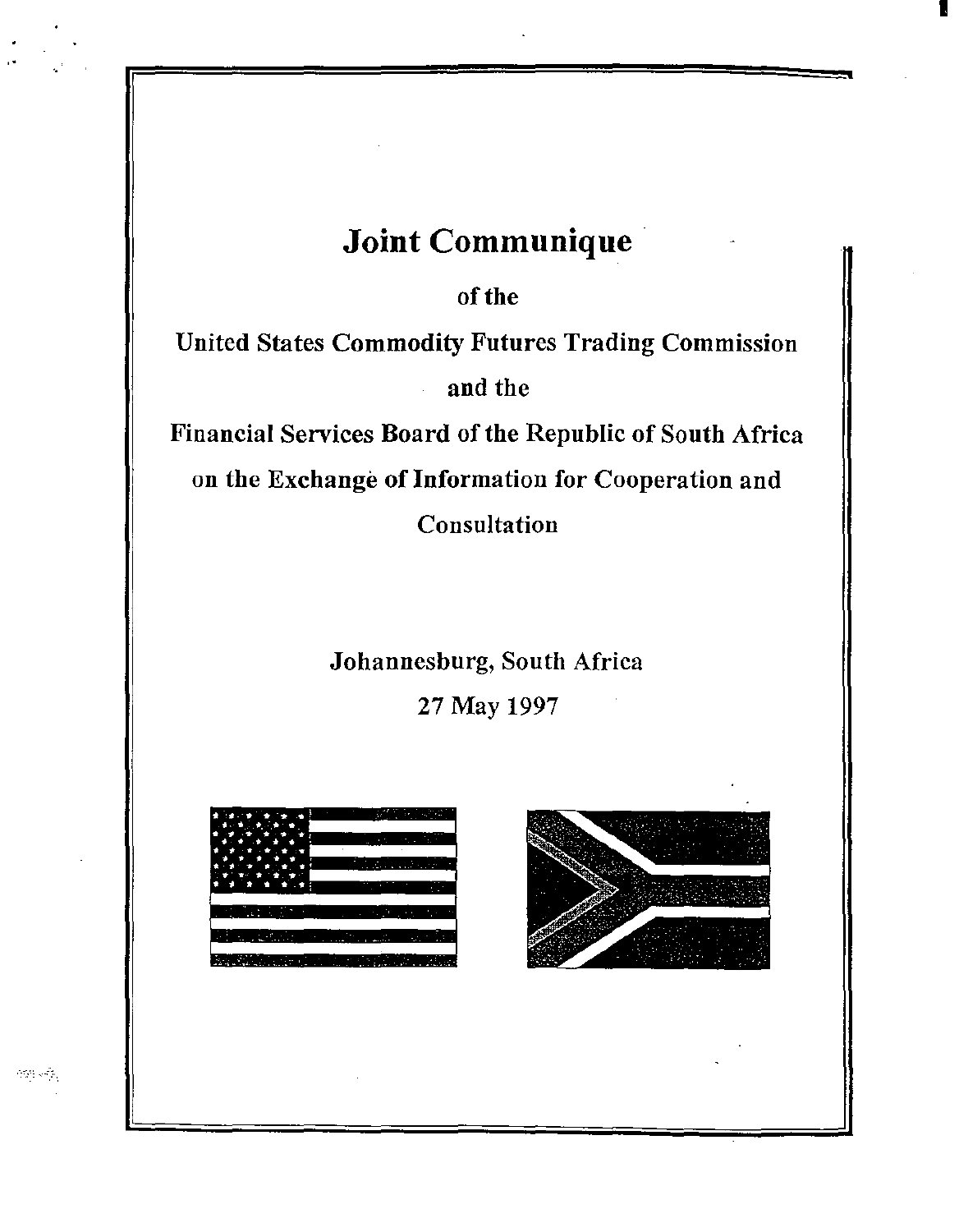1. The United States Commodity Futures Trading Commission ("CFTC") and the Financial Services Board of the Republic of South Africa ("FSB"), hereinafter "the Authorities," recognize the increasing international activity in futures and options markets ("futures markets") and the corresponding need for mutual cooperation in the administration and enforcement of laws, regulations and rules concerning futures markets in their respective jurisdictions.

'·

 $-$  -  $-$ 

2. As international participation in futures markets continues to grow, the Authorities believe that it is increasingly important to establish arrangements for the exchange of information for investigatory, supervisory and surveiHance 'purposes to assist one another in securing compliance with the laws, regulations and rules of their respective jurisdictions.

3. The Authorities intend to provide one another with assistance under this Joint Communique to the full extent permitted by the laws, regulations and rules of their respective jurisdictions. This arrangement should serve to promote the integrity of those markets by improving the effective regulation of futures markets and futures and options businesses, enhancing the supervision of cross-border transactions, and preventing fraudulent and other prohibited practices in the futures markets of the United States and South Africa.

4. To facilitate communication and ensure continuity m the cooperation between the Authorities, each Authority designates the contact persons set forth in Appendix A hereto for communications under this Joint Communique.

.kj&i

I

(~) / / / /

*tl tb*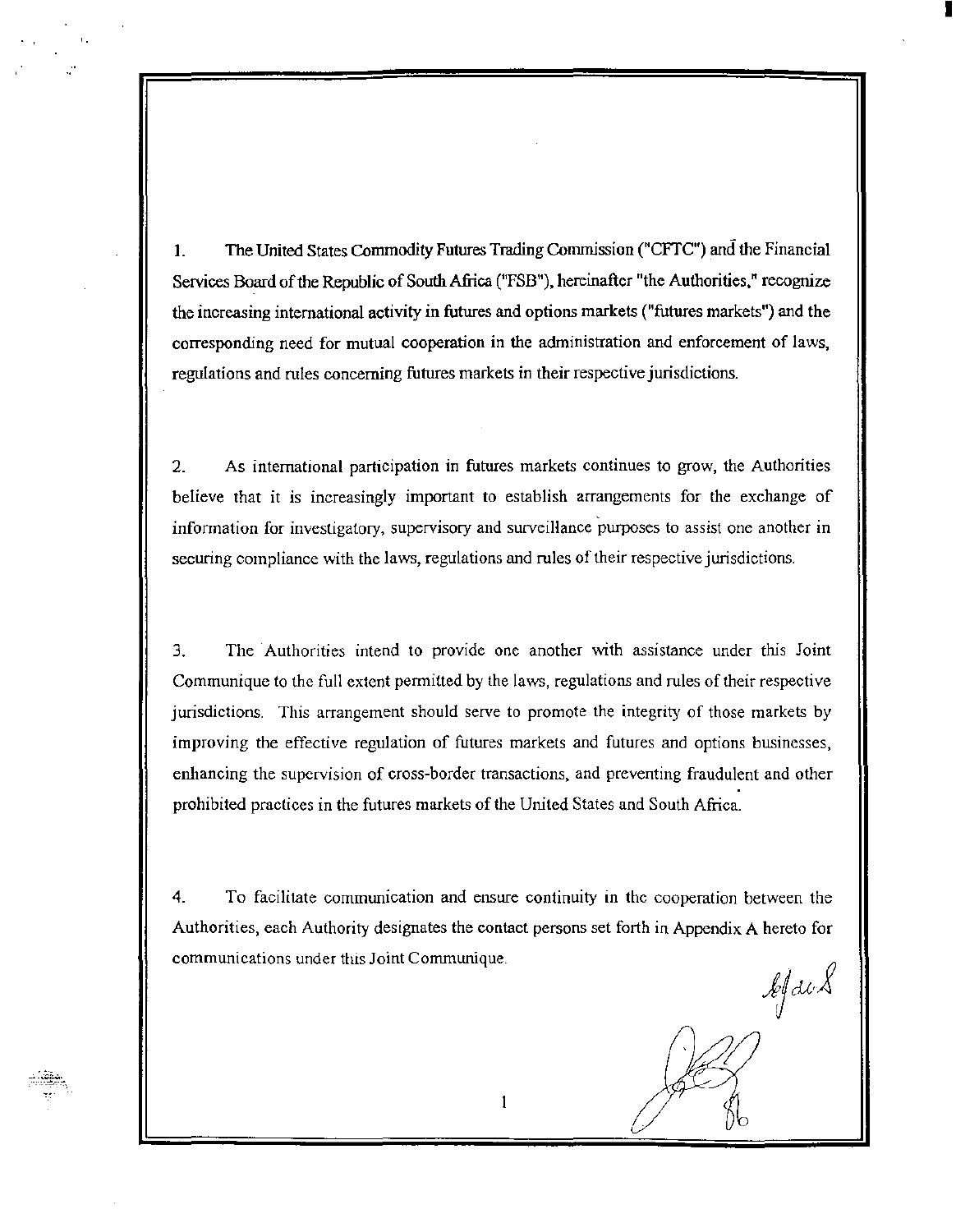*5.* The Authorities will, to the full extent pennitted by the laws, regulations and rules of their respective jurisdictions, maintain confidentiality of non-public infonnation provided pursuant to this Joint Communique. The Authorities' confidential treatment of such information will continue in the event that either Authority gives notice of its intent to discontinue cooperation under this Joint Communique. The Authorities understand that the laws, regulations and rules of the United States and South Africa place limitations on use and disclosure of non-public infonnation obtained pursuant to this Joint Communique.

6. The provisions of this Joint Communique do not give rise to the right on the part of any person, directly or indirectly, to obtain, suppress or exclude any evidence or to challenge the execution of a request for assistance under this Joint Communique.

7. This Joint Communique does not create any binding legal obligations upon the 9 v. l. Authorities.

8. The CFTC and FSB look forward to productive and efficient exchange of information pursuant to this Joint Communique. On an ongoing basis, the Authorities will consider the need for additional measures for the exchange of investigatory, enforcement, supervisory and surveillance information in the administration and enforcement of the laws, regulations and rules concerning futures markets in their respective jurisdictions. To this end, the Authorities will inform one another of the adoption of domestic measures that may affect their respective authority to provide assistance under this Joint Communique.

If des

I